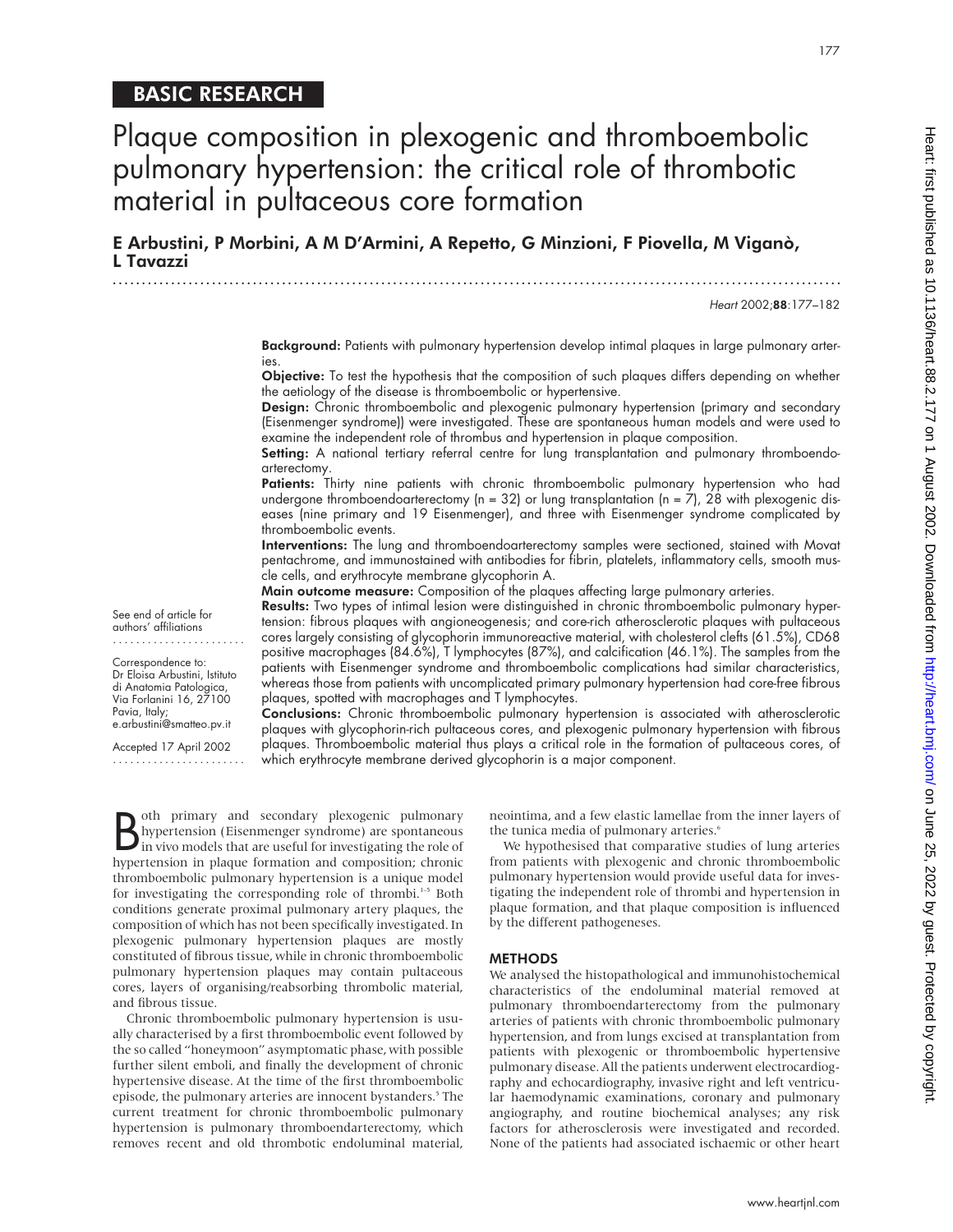| Antibody      | Specificity                                                                     | Target              | Source          | Pretreatment and dilution  |  |
|---------------|---------------------------------------------------------------------------------|---------------------|-----------------|----------------------------|--|
| UCHL-1        | Human antigen CD45RO                                                            | T lymphocytes       | Dako            | None, 1:200                |  |
| PGM-1         | Human antigen CD68                                                              | Macrophages         | Dako            | 10' Trypsin 37°C, 1:40     |  |
| Glycophorin-A | Glycophorin-A                                                                   | Erythrocytes        | Dako            | None, 1:100                |  |
| QBEND/10      | Human antigen CD34                                                              | Endothelia          | Serotec         | None, 1:100                |  |
| HHF35         | $\alpha$ and $\gamma$ isotypes of skeletal, cardiac,<br>and smooth muscle actin | Smooth muscle cells | Enzo Diagnostic | None, 1:100                |  |
| CD41a         | Illa platelet glycoprotein                                                      | <b>Platelets</b>    | Immunotech      | 20' Subtilysin 37°C, 1:100 |  |
| CD61          | Ilb/Illa platelet glycoprotein                                                  | Platelets           | Immunotech      | 2×5' MW 500 W, 1:50        |  |
| Fibrinogen    | Fibrinogen and fibrin                                                           | Fibrin network      | Biogenex        | None, 1:200                |  |

disease, and none of those who underwent pulmonary thromboendarterectomy needed any additional surgery.

#### Chronic thromboembolic pulmonary hypertension

There were 39 patients with chronic thromboembolic pulmonary hypertension (22 men, aged (mean (SD)) 43.2 (13.8) years, and 17 women, aged 54.7 (11.8) years). Of these, 32 underwent pulmonary thromboendarterectomy and seven underwent lung transplantation (performed before the introduction of the pulmonary thromboendarterectomy technique in our hospital). The time between the onset of the symptoms diagnosed as being caused by pulmonary hypertension and performance of surgery was 26 (42.6) months (range 6–264 months).

#### Plexogenic primary and secondary pulmonary hypertension

There were 31 patients with plexogenic primary and secondary pulmonary hypertension: nine with primary pulmonary hypertension (two men aged 19 years and seven women aged 43.6 (5.08) years); 19 with Eisenmenger syndrome (six men aged 27.8 (4.8) years and 13 women aged 36.6 (12.3)); and three with Eisenmenger syndrome complicated by thromboembolic events (two men aged 54.0 (4.2) years and one women aged 51 years).

The coronary artery trees of the 13 patients with Eisenmenger syndrome who underwent heart–lung transplantation (one of whom had thromboembolic complications) contained no atherosclerotic plaques on pathological examination.

None of the hearts from the patients with primary pulmonary hypertension was available for study because they were used in domino procedures.

#### Histopathological and immunohistochemical study

All the pulmonary thromboendarterectomy material and multiple arterial samples from transplanted lungs were fixed in 10% buffered formalin and embedded in paraffin. Multiple  $5 \mu m$  thick sections were cut and stained with haematoxylineosin and Movat pentachrome stain.<sup>7</sup> Further sections were used to investigate the immunohistochemical characteristics of the thrombus components using antibodies to platelets (anti-IIb/IIIa glycoprotein complex), fibrin and erythrocyte membrane derived material (antiglycophorin A), and plaque cells (inflammatory and non-inflammatory smooth muscle and endothelial cells) (table 1). The sections were immunostained by previously described methods using the avidin– biotin peroxidase complex and diaminobenzidine tetrahydrochloride as chromogen.<sup>7</sup> <sup>8</sup> The positive controls were sections of coronary artery samples with recent thrombotic occlusion (glycoprotein IIb/IIIa and fibrin), normal spleen (macrophages, lymphocytes, glycophorin A, endothelial cells), and large bowel (smooth muscle cells); the lung samples provided further internal positive controls. The negative controls were obtained by substituting primary antibody with normal swine serum or an unrelated primary antibody.

The features that we specifically investigated were:

- pultaceous material (lipid-rich, necrotic material)
- cholesterol clefts
- fibrous tissue and "neointimal hyperplasia" consisting of smooth muscle cells and loose matrix-rich extracellular collagen
- organised/reabsorbed thrombotic material, defined by residual fibrin stands embedded in the neointimal fibrous tissue
- "recent" non-organised thrombotic material
- vascular neogenesis
- inflammatory cells (macrophages, lymphocytes, foam and non-foam cells)
- calcification.

Table 2 Prevalence of histopathological features found in endoluminal pulmonary thromboendarterectomy material from patients with chronic thromboembolic pulmonary hypertension (n=32), and in the pulmonary arteries of lungs excised at transplantation from patients with thromboembolic (n=7) and plexogenic pulmonary hypertension (n=31)

| Feature                        | <b>CTEPH</b> | <b>PPH</b> | ES        | ES with thrombus |
|--------------------------------|--------------|------------|-----------|------------------|
| n                              | 39           |            | 19        |                  |
| Fibrocellular tissue 1         | 39 (100)     | 9(100)     | 19 (100)  | All              |
| Organising thrombus            | 34 (87)      |            | 0         | All              |
| Recent thrombotic material     | 33 (84.6)    |            | 0         | All              |
| Calcification                  | 18 (46.1)    |            |           | 1/3              |
| Vascular neogenesis            | 37(94.8)     |            | 0         | 2/3              |
| Macrophages and foam cells     | 33 (84.6)    | 9(100)     | 18 (94.7) | All              |
| Lymphocytes                    | 34 (87)      | 9(100)     | 18 (94.7) | All              |
| Pultaceous material            | 24(61.5)     | 0          | 0         | All              |
| Cholesterol clefts             | 24(61.5)     | 1(11.1)    | 1(5.2)    | All              |
| Cholesterol clefts in thrombus | 12 (30.7)    | O          | 0         | 2/3              |

Values are n (%). CTEPH, chronic thromboembolic pulmonary hypertension; ES, Eisenmenger syndrome; PPH, primary pulmonary hypertension.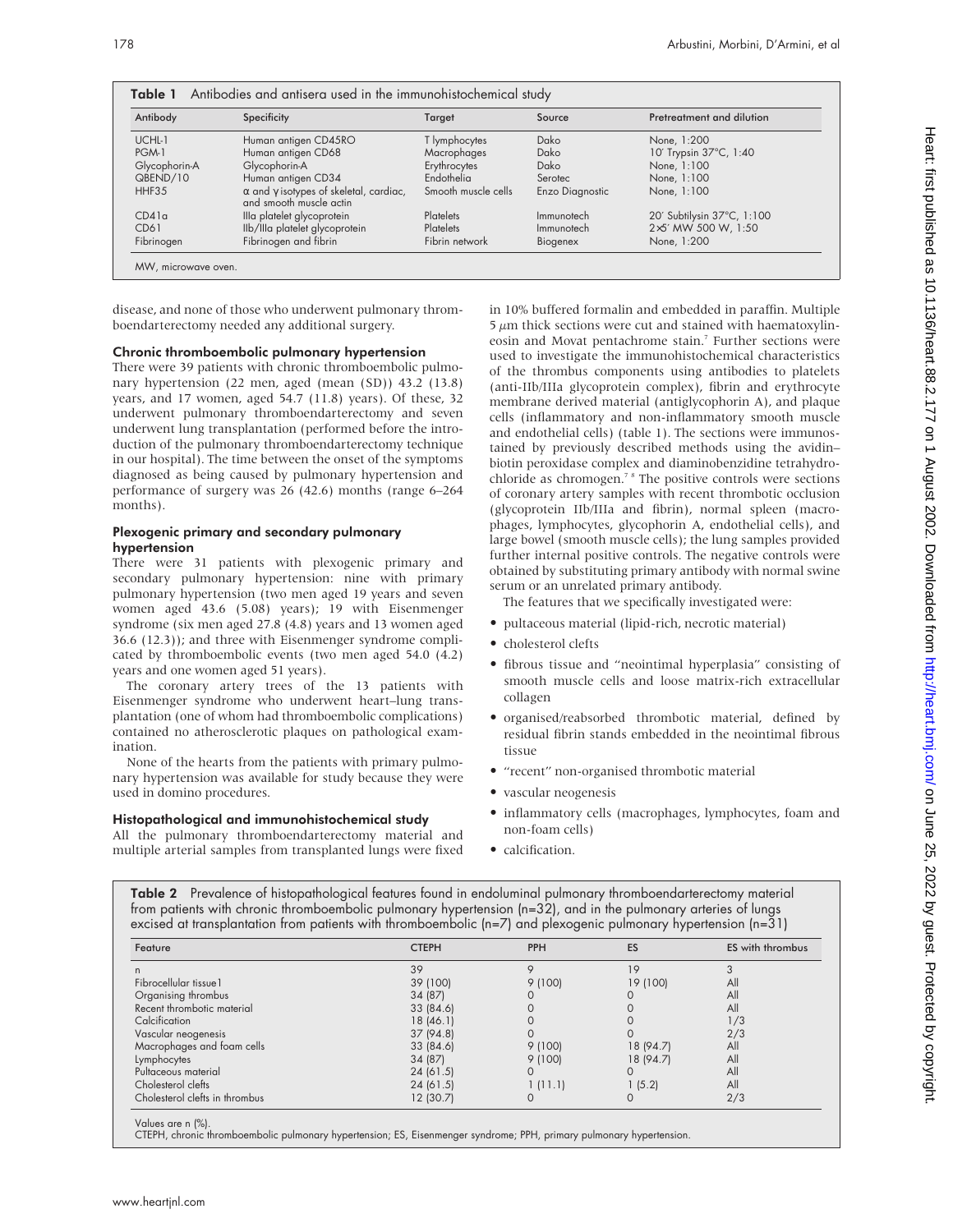

Figure 1 (A) Recent thrombotic material (red) layered on reabsorbing/organising thrombotic material and fibrous tissue from one patient with transplanted chronic thromboembolic pulmonary hypertension; the arrowheads indicate a deep core, and the large arrow shows ongoing core formation in the thrombotic material. (B) Pulmonary thromboendarterectomy sample showing residual fibrin layers in the newly formed fibrous tissue (arrowheads); note the vascular neogenesis typical of thrombus organisation and the absence of a pultaceous core. (C) Deep pultaceous core surrounded by HHF-35 actin positive smooth muscle cells (brown) in a proximal vessel from a lung with chronic thromboembolic pulmonary hypertension excised at transplantation. (D) Typical "atherosclerotic" plaque from a pulmonary thromboendarterectomy sample: note the residual layers of the elastic media of the pulmonary artery (arrowheads). (E) Cluster of foam macrophages with lymphocytes in reabsorbing thrombotic material. (F) Anti-CD45RO immunostaining for lymphocytes. A, B, D, E: Movat pentachrome stain; C, F: avidin–biotin complex;

C: anti-HHF-35; F: anti-CD45RO.

#### Statistical analysis

Univariate and multivariate logistic models were used to compare atherogenic risk factors (age, blood cholesterol, triglyceride, and glucose concentrations, systolic and diastolic systemic blood pressure, and smoking) between the patients with plexogenic and chronic thromboembolic pulmonary hypertension, and between the patients with purely plexogenic pulmonary hypertension and those with chronic thromboembolic pulmonary hypertension or Eisenmenger syndrome with thromboembolic complications.

A paired *t* test was used to compare the risk factors for patients aged more or less than 60 years with atherosclerotic lesions in chronic thromboembolic pulmonary hypertension.

Further univariate and multivariate logistic models were used to assess the predictive value of factors that might contribute to the development of the recorded histopathological features: the clinical and pathological diagnosis of chronic thromboembolic pulmonary hypertension, age, systolic, diastolic, and mean pulmonary artery pressure, pulmonary vascular resistance, and time between the onset of severe symptoms (New York Heart Association functional class III/IV) and surgery. A probability (p) value of 0.05 was considered significant.

#### RESULTS

Intimal plaques were found in the proximal pulmonary arteries of all the patients with severe pulmonary hypertension. In the patients with chronic thromboembolic pulmonary hypertension and plexogenic hypertension complicated by thromboembolism, part of the plaques contained pultaceous cores consisting largely of glycophorin immunoreactive material, indicating the major contribution of red cell membranes to their formation. In the patients with plexogenic pulmonary hypertension, the plaques were fibrous and spotted with CD68 positive macrophages and CD45RO positive T lymphocytes. There was an inverse topographical relation between the pultaceous cores and angioneogenesis in the patients with chronic thromboembolic pulmonary hypertension.

#### Histopathological study

The results of the histopathological study are summarised in table 2.

#### Plaque composition

Two different types of intimal plaque were found in the patients with chronic thromboembolic pulmonary hypertension: fibrous lesions characterised by large numbers of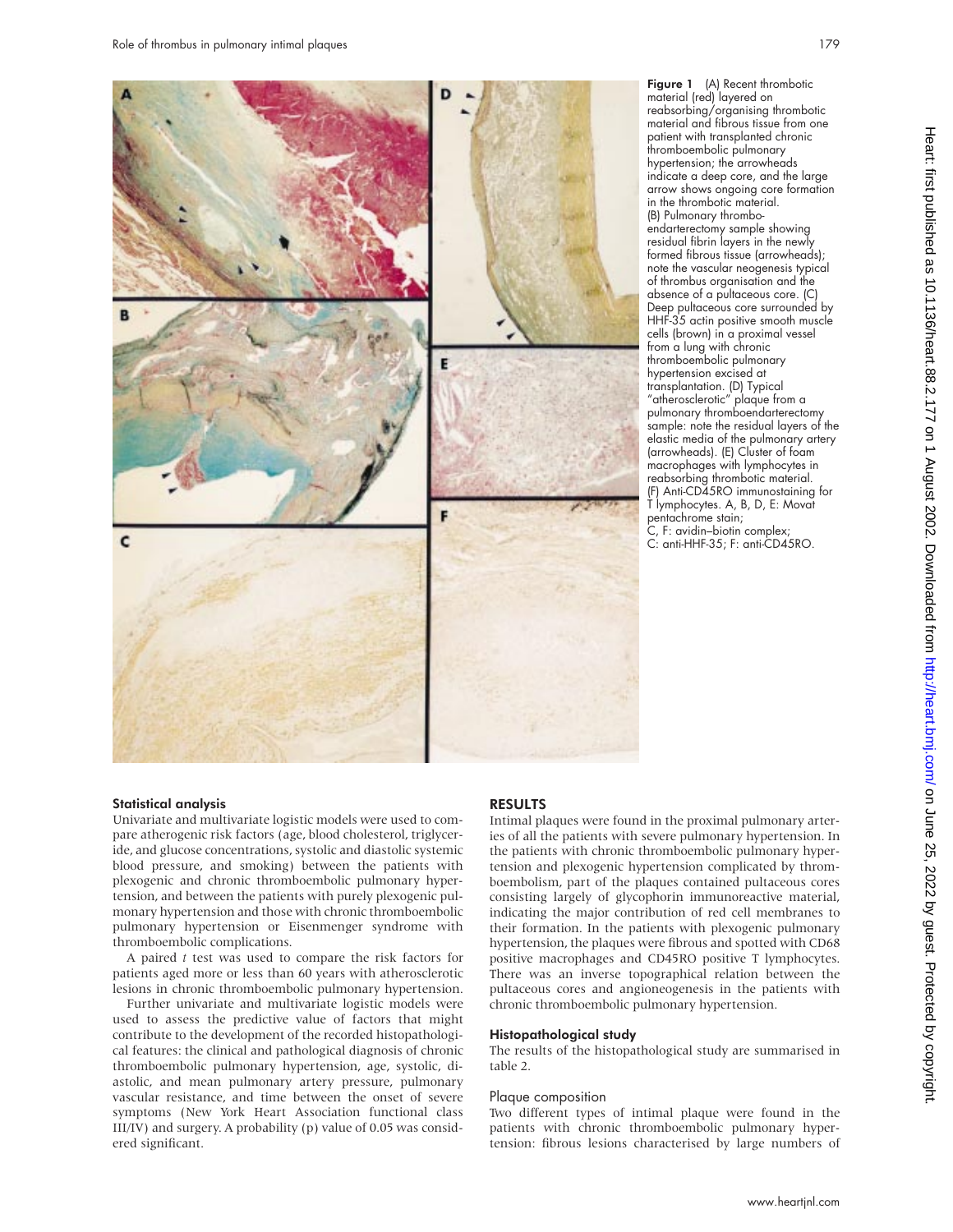

**Figure 2** Vascular neogenesis in pulmonary thromboendarterectomy samples. (A) Newly formed vessels lined with CD34 positive endothelial cells. (B) HHF-35 positive smooth muscle cells reproduce "arteriolar" walls surrounding endothelial cells. Avidin–biotin complex: (A) anti-CD34; (B) anti-HHF-35.

HHF35 immunoreactive smooth muscle cells and angioneogenesis; and the typical "atherosclerotic" plaques with pultaceous cores and cholesterol clefts (24 cases of chronic thromboembolic pulmonary hypertension, with samples from six excised lungs and 18 pulmonary thromboendoarterectomies) (fig 1). The findings were similar in the three lungs from patients with Eisenmenger syndrome and thromboembolic complications, while the intimal plaques in the large pulmonary arteries from patients with uncomplicated plexogenic pulmonary hypertension consisted of HFF35 positive cell-rich fibrous tissue spotted with inflammatory cells. Two small clusters of cholesterol clefts were found in the lung of one patient with primary pulmonary hypertension and one with Eisenmenger syndrome without any signs of thromboembolic complications. The main difference between the cases with chronic thromboembolic and plexogenic pulmonary hypertension was that only the former had plaques containing abundant pultaceous material.

#### Thrombotic material

Recent thrombotic material was found in 33 of the cases of chronic thromboembolic pulmonary hypertension (six lungs excised at transplantation and 27 pulmonary thromboendarterectomy samples) and the three cases of Eisenmenger syndrome complicated by thromboembolic events (all three lungs excised at transplantation). The thrombi were layered on organising/organised thrombotic material and fibrous tissue (fig 1A). Organised/reabsorbing thrombi were characterised by the presence of residual fibrin layers embedded in the fibrous tissue (fig 1B), which were seen in 34 cases of chronic thromboembolic pulmonary hypertension (27 pulmonary thromboendarterectomies and seven explanted lungs) and in the three cases of Eisenmenger syndrome complicated by thromboembolic events.

#### Angioneogenesis

Angioneogenesis was observed in 37 of the 39 cases of chronic thromboembolic pulmonary hypertension (all seven lungs excised at transplantation and 30 pulmonary thromboendarterectomy samples) and in two of the three cases of

#### Inflammatory cells

Multiple clusters of foam cells were identified in 33 of the cases of chronic thromboembolic pulmonary hypertension (the seven explanted lungs and 26 pulmonary thromboendarterectomy samples). Lymphocytes were associated with the foam cells in 31 cases, and observed alone in a further three cases. Sparse foam cells and lymphocytes were found in all the cases of primary pulmonary hypertension, in 18 cases of Eisenmenger syndrome, and in the three cases of Eisenmenger syndrome complicated by thromboembolic events (fig 1E, F).

#### Dystrophic calcification

Dystrophic calcifications were found in 18 of the 39 cases of chronic thromboembolic pulmonary hypertension (four lungs and 14 pulmonary thromboendarterectomy samples), and in one of the cases of Eisenmenger syndrome with thromboembolic complications. The calcium deposits were in both the fibrous tissue and the thrombotic material.

#### Pulmonary artery remodelling

The pulmonary artery wall underlying the intimal plaques showed the typical remodelling of atherosclerotic systemic arteries (fig 1A, D), characterised by expansion of the arterial wall, with loss of integrity and thinning of the tunica media, and parallel plaque extension toward the arterial wall. This finding was independent of the plaque composition.

#### Immunohistochemistry

Immunostaining with anti-fibrin, anti-IIb/IIIa, and antiglycophorin A antibodies confirmed the presence of the thrombus components revealed by the Movat pentachrome stain in the plaques from the patients with chronic thromboembolic pulmonary hypertension. Immunostaining with antiglycophorin A antibodies clearly showed the prevalence of erythrocyte membrane derived material in the pultaceous cores (fig 3A) and the organising thrombotic material (fig 3B). The intra-sample positive control was provided by red cells (fig 3C).

#### Topographical observations

In the patients with chronic thromboembolic pulmonary hypertension, atheromatous cores (fig 1C, F) were localised deeply inside the lesion and close to the tunica media, or superficially, near to or within the thrombotic material. Angioneogenesis and the pultaceous material had an inverse topographical relation, with the areas rich in new vessels being characteristically free of pultaceous material (fig 1B).

#### Atherosclerosis risk factors in patients with thromboembolic and plexogenic pulmonary hypertension

The patients with chronic thromboembolic pulmonary hypertension were significantly older ( $p < 0.05$ ) than those with plexogenic disease, probably because of the earlier development of pulmonary hypertension in primary pulmonary hypertension and Eisenmenger syndrome, and the exclusion of patients older than 65 years from our lung transplantation programme. There were no significant differences in serum cholesterol, triglyceride, and glucose concentrations, or in systolic and diastolic systemic blood pressure, between the thromboembolic and plexogenic groups (table 3), or between the patients with chronic thromboembolic pulmonary hypertension aged more or less than 60 years. However, smoking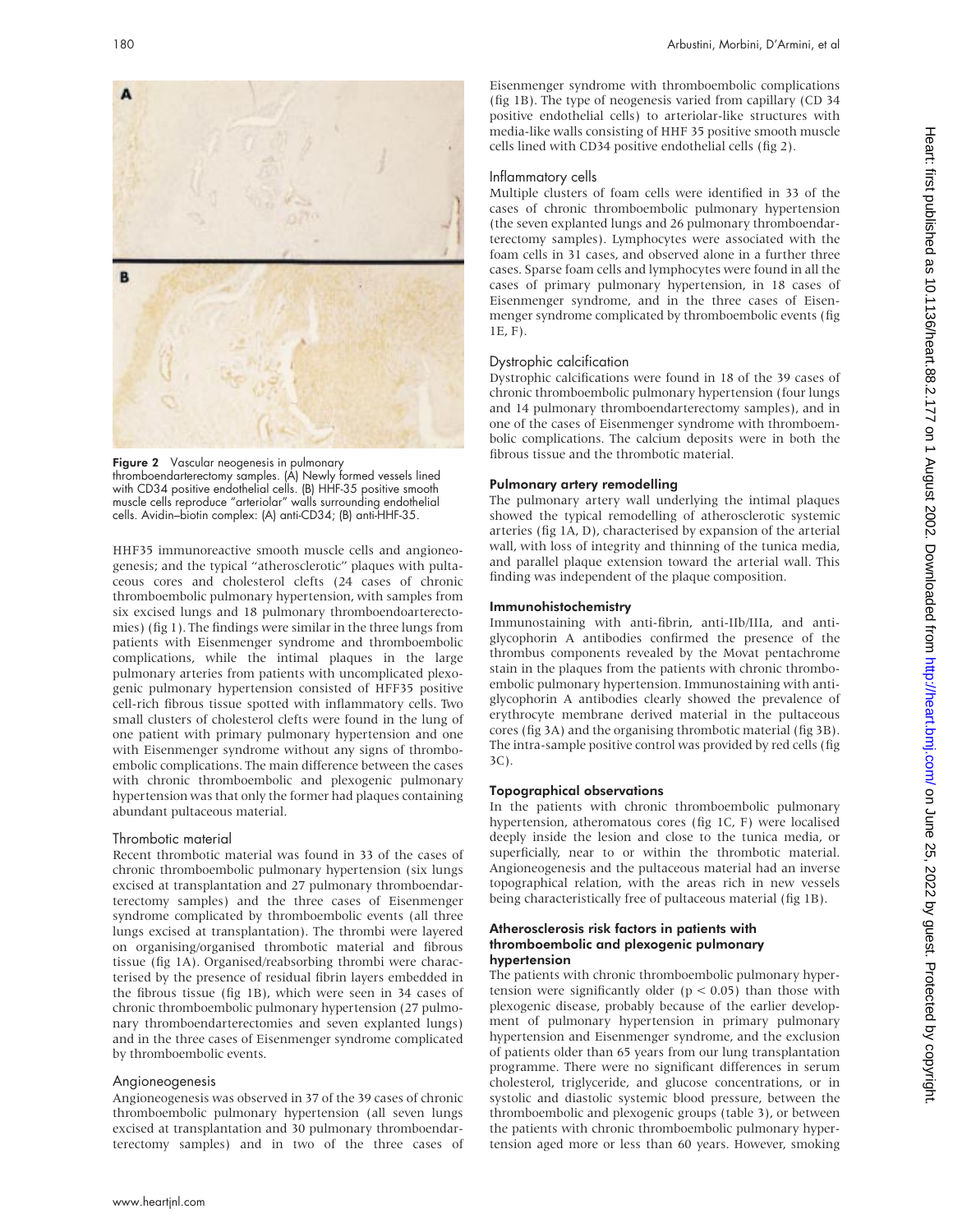

Figure 3 (A) Pultaceous material with cholesterol clefts; the glycophorin A immunoreactive material of the core is surrounded by a fibrous capsule. (B) Ongoing core formation from thrombotic material. (C) Intra-sample control showing specific immunostaining of red cells for anti-glycophorin A antibodies. All panels: avidin–biotin complex, anti-glycophorin A.

was significantly less likely in the patients with plexogenic pulmonary hypertension.

### Predictive value of candidate factors for the histopathological findings

At multivariate analysis, only chronic thromboembolism significantly predicted the presence of pultaceous material in large pulmonary arteries, with the presence of organised and recent thrombi, calcifications, and cholesterol clefts.

#### **DISCUSSION**

Our results show that the composition of pulmonary artery plaques in patients with chronic thromboembolic pulmonary hypertension is very different from that in patients with pure plexogenic pulmonary hypertension, the former having large pultaceous cores that are absent in the latter. They also show that erythrocyte membrane derived glycophorin A is a major component of this pultaceous material; glycophorin immunoreacting material was observed in deep cores surrounded by fibrous capsules and separated by thrombotic stratifications, and within the thrombotic material. Thromboembolic material is therefore sufficient on its own to induce plaque formation and influence its composition. The plaques in the patients with plexogenic pulmonary hypertension consist of fibrous tissue without pultaceous cores.

The atherogenic process seems to be independent of metabolic risk factors; blood cholesterol, triglyceride, and glucose concentrations were similar in the patients with plexogenic or chronic thromboembolic hypertension. Only smoking was significantly more frequent in the latter, probably because patients with congenital heart disease or early onset primary pulmonary hypertension are unlikely to smoke. Furthermore, the angiographically documented absence of coronary atherosclerosis and the pathological confirmation of normal coronary arteries in the hearts of the patients with Eisenmenger syndrome indirectly confirm the nonatherogenic habitus of the entire population. The large pulmonary artery pathology in our patients can therefore be attributed entirely to their thromboembolic or plexogenic hypertension.

The likelihood of finding pultaceous cores in patients with plexogenic pulmonary hypertension is extremely low. The pathological changes characterising plexogenic pulmonary hypertension are typically those seen in small arteries and capillary vessels (medial hyperplasia, intimal thickening, and plexiform lesions), whereas large proximal pulmonary arteries usually develop fibrous intimal thickening.<sup>149</sup> Angioneogenesis is characteristically absent except in the presence of a thromboembolic complication. In chronic thromboembolic pulmonary hypertension, the distal vessels are typically spared or show distal embolisation with recent thromboembolic material or a multichannel pattern<sup>1</sup>; the large pulmonary arteries in our patients showed a combination of recent and organising thromboembolic material, smooth muscle cell-rich fibrous plaques with angioneogenesis, and atherosclerotic plaques with pultaceous material.

Bilayered cell membranes are lipid-rich structures and probably a major source for cholesterol clefts, as indicated by

Table 3 Classical risk factors for atherosclerosis in patients with chronic thromboembolic and plexogenic pulmonary hypertension

| Patient groups                                 | M/F            | Age (years)                            | SAP <sub>s</sub> (mm Hg)          | SAPd (mm<br>Hq                 | <b>Blood glucose</b><br>(mmol/l) | Total cholesterol<br>(mmol/l)      | <b>Blood</b><br>triglycerides<br>(mmol/l) | <b>Smokers</b>                        |
|------------------------------------------------|----------------|----------------------------------------|-----------------------------------|--------------------------------|----------------------------------|------------------------------------|-------------------------------------------|---------------------------------------|
| $CTEPH (n=39)$<br>Plexo PH $(n=31)$<br>p Value | 22/17<br>10/21 | 48.2 (14.0)<br>$36.2$ (12.2)<br>< 0.05 | 113.8 (12.6)<br>111.5(13.8)<br>NS | 71.4 (7.8)<br>74.1 (8.9)<br>NS | 5.18(1.67)<br>4.94 (1.53)<br>NS  | $4.07(1.03)*$<br>3.95 (1.06)<br>NS | 1.30 (0.55)<br>1.39(0.73)<br>NS           | 43.5%<br>12%<br>$< 0.05$ <sup>+</sup> |

Values are mean (SD).

\*Mean values of 32 cases.

†Plexogenic PH included young patients with longstanding disease (congenital heart disease or primary pulmonary hypertension) who are unlikely to start smoking.

CTEPH, chronic thromboembolic pulmonary hypertension; M/F, male/female; plexo PH, plexogenic pulmonary hypertension; SAPd, systemic artery pressure, diastolic; SAPs, systemic artery pressure, systolic.